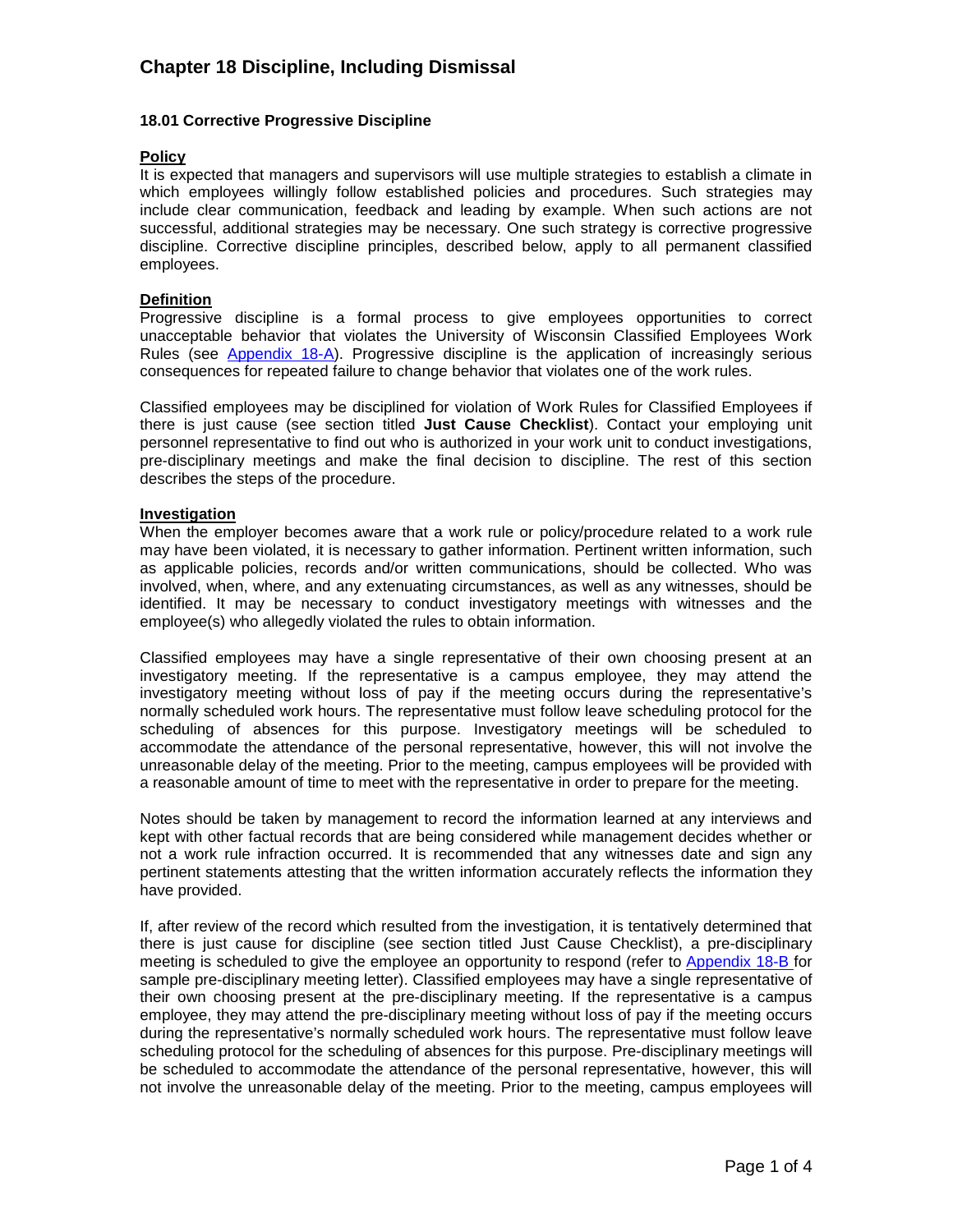be provided with a reasonable amount of time to meet with the representative in order to prepare for the meeting.

Typically, at the pre-disciplinary meeting, management gives a verbal summary of the reasons management has tentatively decided to take disciplinary action. The employee and representative may then present additional information, refute the facts, explain mitigating circumstances, etc. Further investigation may be necessary before a final decision is made if new information is obtained. If no new information is obtained, management proceeds to self-check to see if there is just cause for the discipline. If the answer is yes, a letter of discipline is issued (see section D. below and **Appendix 18-C**).

Prior to using these steps the employee must have received notice of possible consequences for improper conduct. This could be accomplished verbally, in writing or by receiving a copy of the Classified Employee work rules.

**Non-exempt Employees** - Typically the progression is: written reprimand, progressively increasing suspensions without pay (one-day, three-day, five-day), and finally, discharge.

**FLSA exempt employees** - Due to a court ruling, employees who are subject to disciplinary suspensions without pay for periods of less than a full workweek (that is, five work days) must be considered to be "non-exempt" employees under the Fair Labor Standards Act (FLSA) and therefore must be paid premium pay (time and one-half) for overtime hours worked. Because of this ruling, classified employees who are "exempt" should not be docked pay for less than five days. Five-day suspensions must be in consecutive five-day blocks and must coincide with the employee's work week. If a one- or three-day suspension is merited, the letter should state something similar to: "Although we believe your conduct would merit a [one- or three-day] suspension without pay, this [second or third] letter of reprimand is being issued instead of a [one- or three-day] suspension in order to maintain the FLSA exempt status of your position. However, you are advised that any future violations of the work rules may result in a full workweek suspension without pay or other discipline up to and including discharge."

After the decision is made to take disciplinary action, the employee must be notified in writing. The letter of discipline must include the following: The type of action to be taken (e.g. *This is a letter of reprimand* or *This is a letter of suspension*.) and, if a suspension is identified, state the date(s) the employee is suspended and the date s/he is expected to return to work.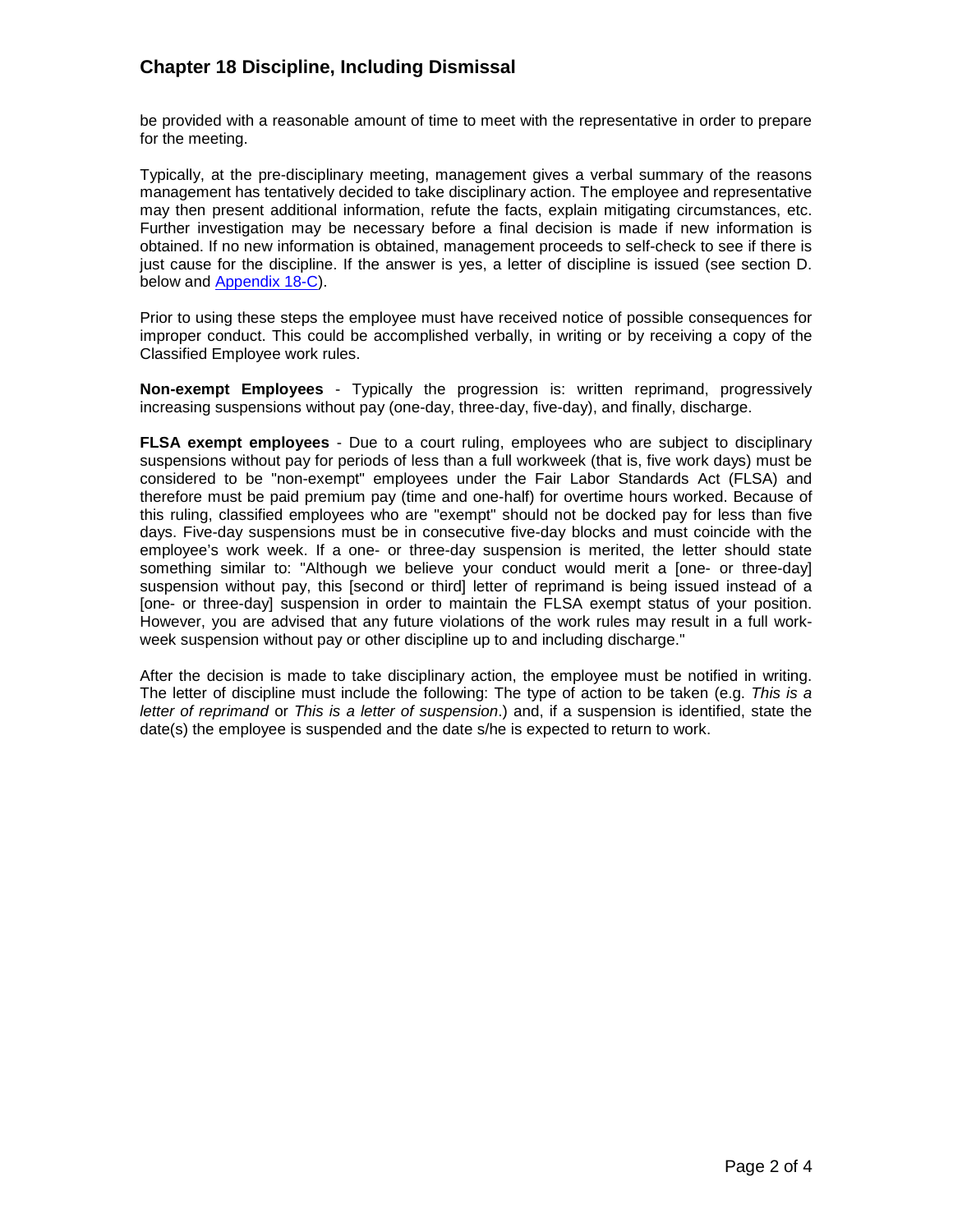# **Just Cause Checklist**

Just cause is a standard of fairness which is established when the employer can answer "yes" to all of the following questions. These are the standards against which the disciplinary action will be measured upon appeal. A "no" to any one question will likely result in the action being overturned upon appeal.

# **1. Did the employer give the employee warning about the possible discipline?**

The employee must have been forewarned that the particular behavior would result in discipline. This may have occurred verbally, or by means of a policy which stated the consequences of noncompliance or the Work Rules for Classified Employees.

## **2. Was the employer's order or rule related to the safe and efficient operation of the work unit or institution?**

The broken rule or disobeyed directive must be reasonably related to the University's mission or business.

## **3. Did an investigation take place to find out if the employee actually violated the order or rule, and if so, the reasons for it?**

Refer to **Investigation** above.

# **4. Was the employer's investigation fair and objective?**

The employer should interview all witnesses and consider all available information not just information that supports the discipline. In case of conflicting accounts, the employer may have to make credibility determinations.

### **5. Was substantial evidence present to establish that a violation took place?**

The evidence cannot be mere rumor or unsupported accusations.

### **6. Did the employer apply its rules equally?**

If it appears that other similarly situated employees have been treated differently, the employer must be able to provide reasonable explanations for what appears to be unequal treatment.

# **7. Was the penalty reasonable?**

The degree of discipline must be related to the seriousness of the offense and to the employee's record of progressive discipline. Typically, the employer's failure to take corrective discipline earlier will not be viewed by an arbitrator as justification for skipping a disciplinary step and taking more severe discipline.